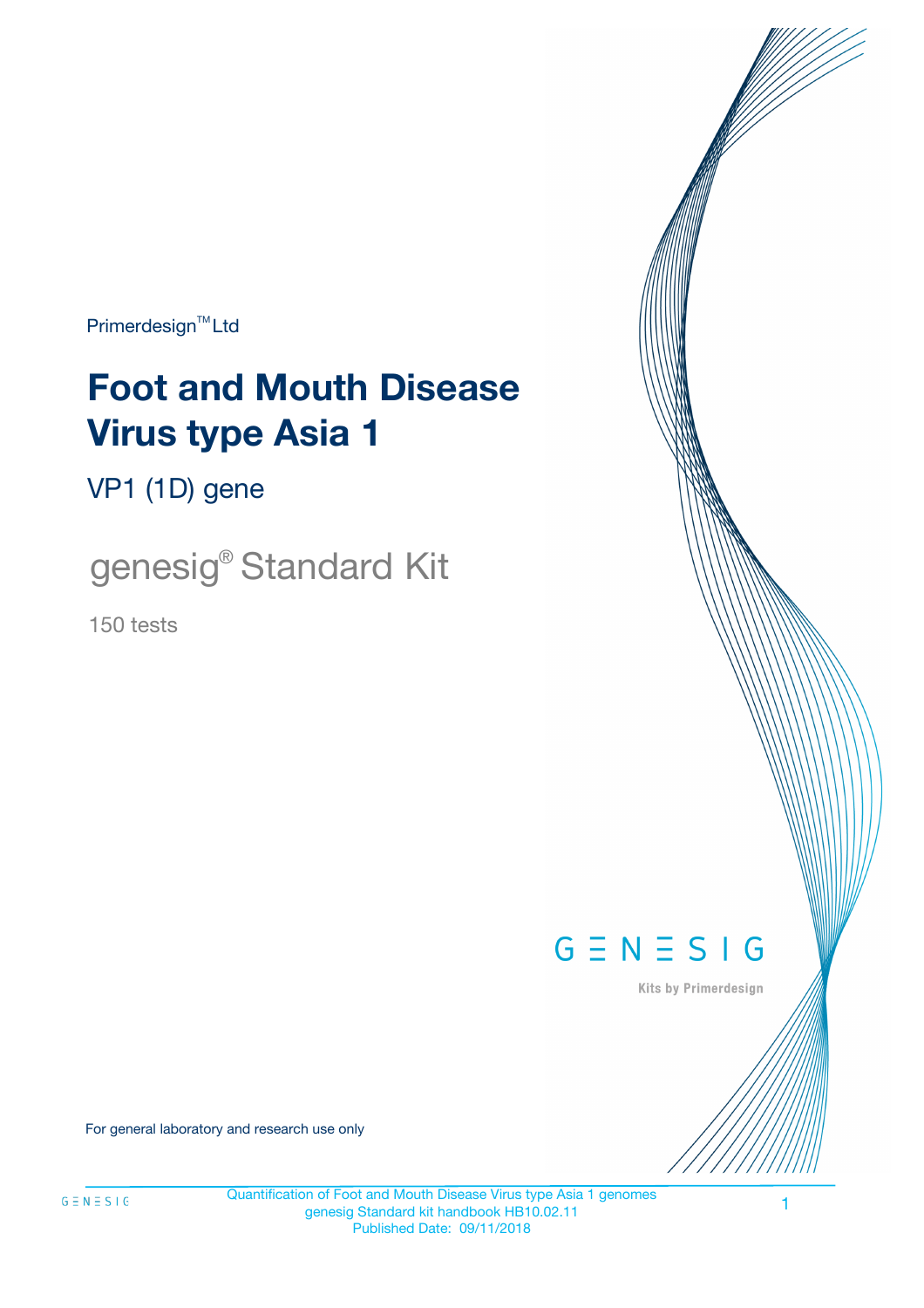# Introduction to Foot and Mouth Disease Virus type Asia 1

Foot-and-mouth disease, FMD or hoof-and-mouth disease (Aphtae epizooticae) is a highly contagious and sometimes fatal viral disease of cloven-hoofed animals, including domestic animals such as cattle, water buffalo, sheep, goats and pigs, as well as antelope, bison and other wild bovids, and deer. The disease is characterised by the appearance of vesicles on the feet and mouth. Humans are very rarely affected by the virus.

Foot and Mouth disease virus is the prototypic member of the Aphthovirus genus in the Picornaviridae family. This picornavirus is the etiological agent of the acute systemic vesicular disease that affects cattle and other animals worldwide. It is a highly variable and transmissible virus. Foot and mouth disease is the most economically important viral disease which infects domesticated livestock throughout the globe. FMD is endemic in much of Africa, Asia and South America.

The virus itself is a single-stranded positive-sense RNA virus approximately 8.4kb in length. There are seven antigenically distinct FMD serotypes: O, A, C, SAT-1, SAT-2, SAT-3, and Asia-1. These serotypes show some regionality, and the O serotype is most common. O and A are the most widely distributed, type C has not been detected since 2004 and although Asia-1 was first isolated in Greece – as the name suggests it is usually found in Asia. The SAT (South African Territories) serotypes are most commonly found in sub-Saharan Africa.

In areas where the virus is endemic identifying the serotype of the virus strain is important for vaccine selection, containing the outbreak and tracing its progress/source.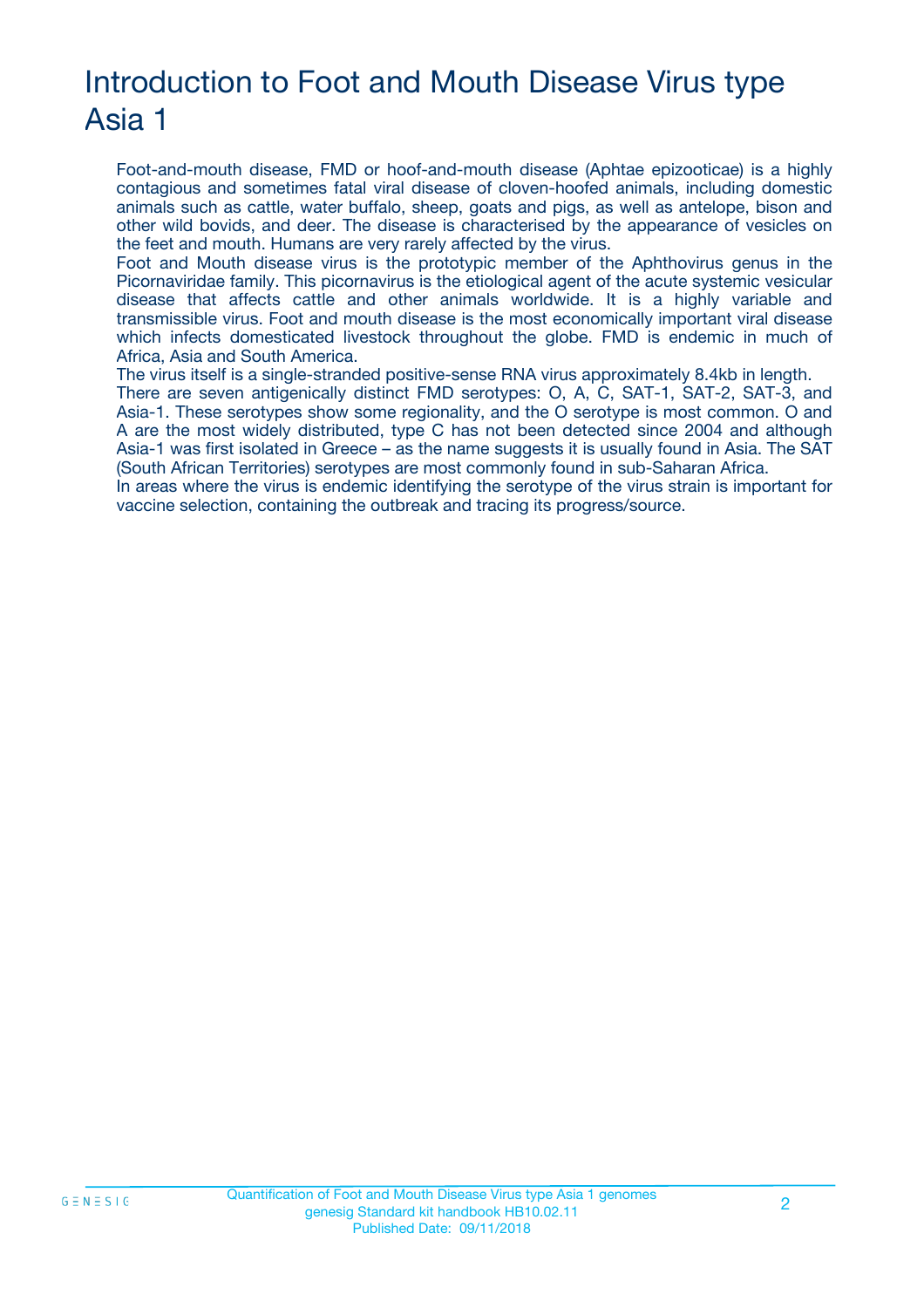# **Specificity**

The Primerdesign genesig Kit for Foot and Mouth Disease Virus type Asia 1 (FMDV-Asia1) genomes is designed for the in vitro quantification of FMDV-Asia1 genomes. The kit is designed to have a broad detection profile. Specifically, the primers represent 100% homology with over 95% of the NCBI database reference sequences available at the time of design.

The dynamics of genetic variation means that new sequence information may become available after the initial design. Primerdesign periodically reviews the detection profiles of our kits and when required releases new versions.

The design for this FMDV assay is based on the following paper:

Reid, S., Mioulet, V., Knowles, N., Shirazi, N., Belsham, G. and King, D. (2014). Development of tailored real-time RT-PCR assays for the detection and differentiation of serotype O, A and Asia-1 foot-and-mouth disease virus lineages circulating in the Middle East. Journal of Virological Methods, 207, pp.146-153.

The assay is not predicted to detect FMDV strains of other serotypes based on specificity testing outlined in the paper. The kit is expected to detect clinically significant strains of the viral serotype circulating in the Middle East at the time of paper publication.

If you require further information, or have a specific question about the detection profile of this kit then please send an e.mail to enquiry@primerdesign.co.uk and our bioinformatics team will answer your question.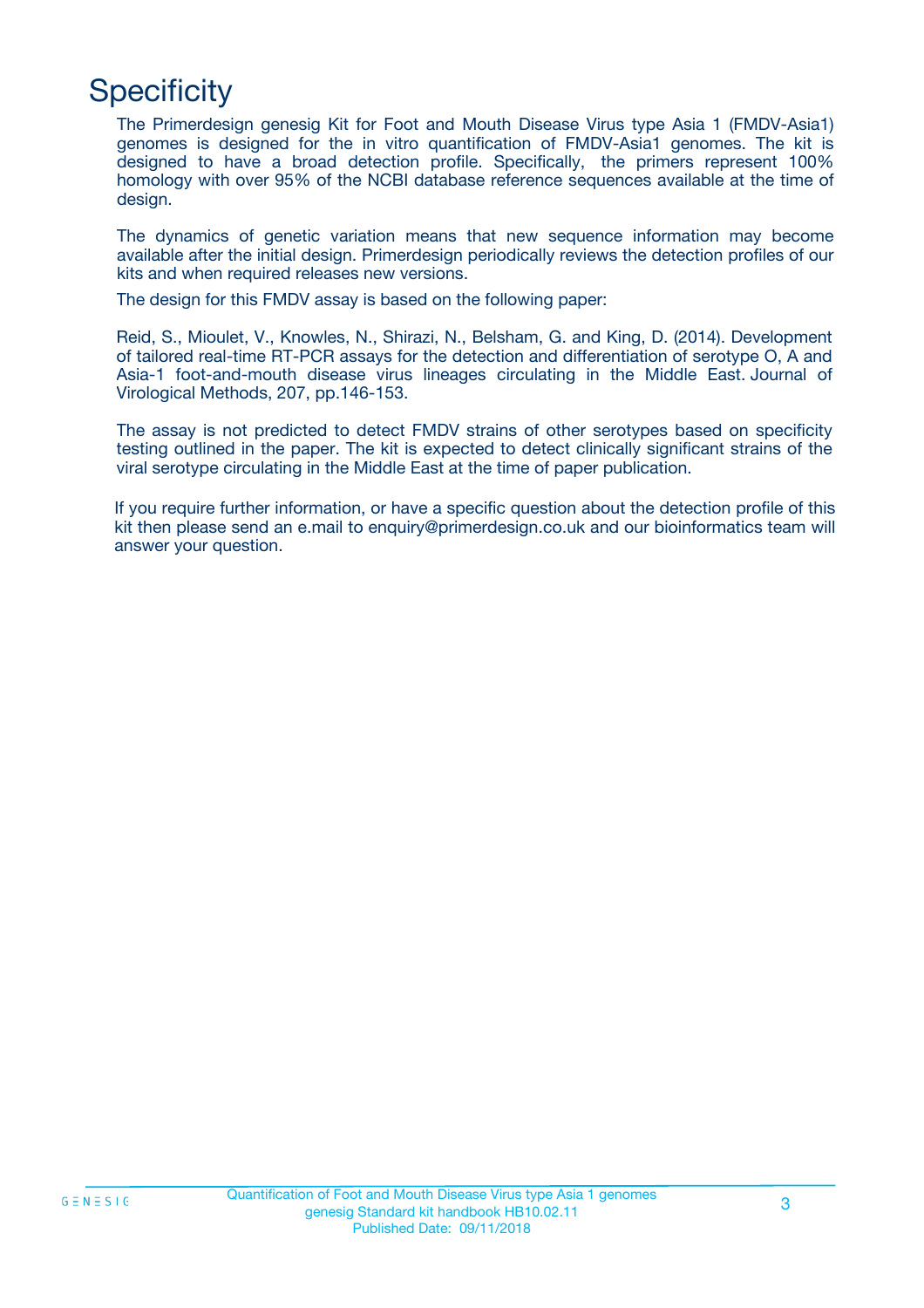### Kit contents

- **FMDV-Asia1 specific primer/probe mix (150 reactions BROWN)** FAM labelled
- **FMDV-Asia1 positive control template (for Standard curve RED)**
- **RNase/DNase free water (WHITE)** for resuspension of primer/probe mixes
- **Template preparation buffer (YELLOW)** for resuspension of positive control template and standard curve preparation

### **Reagents and equipment to be supplied by the user**

#### **Real-time PCR Instrument**

#### **Extraction kit**

This kit is recommended for use with genesig Easy DNA/RNA Extraction kit. However, it is designed to work well with all processes that yield high quality RNA and DNA with minimal PCR inhibitors.

**oasigTM lyophilised OneStep or Precision**®**PLUS OneStep 2X RT-qPCR Master Mix** Contains complete OneStep RT-qPCR master mix

**Pipettors and Tips**

**Vortex and centrifuge**

**Thin walled 1.5 ml PCR reaction tubes**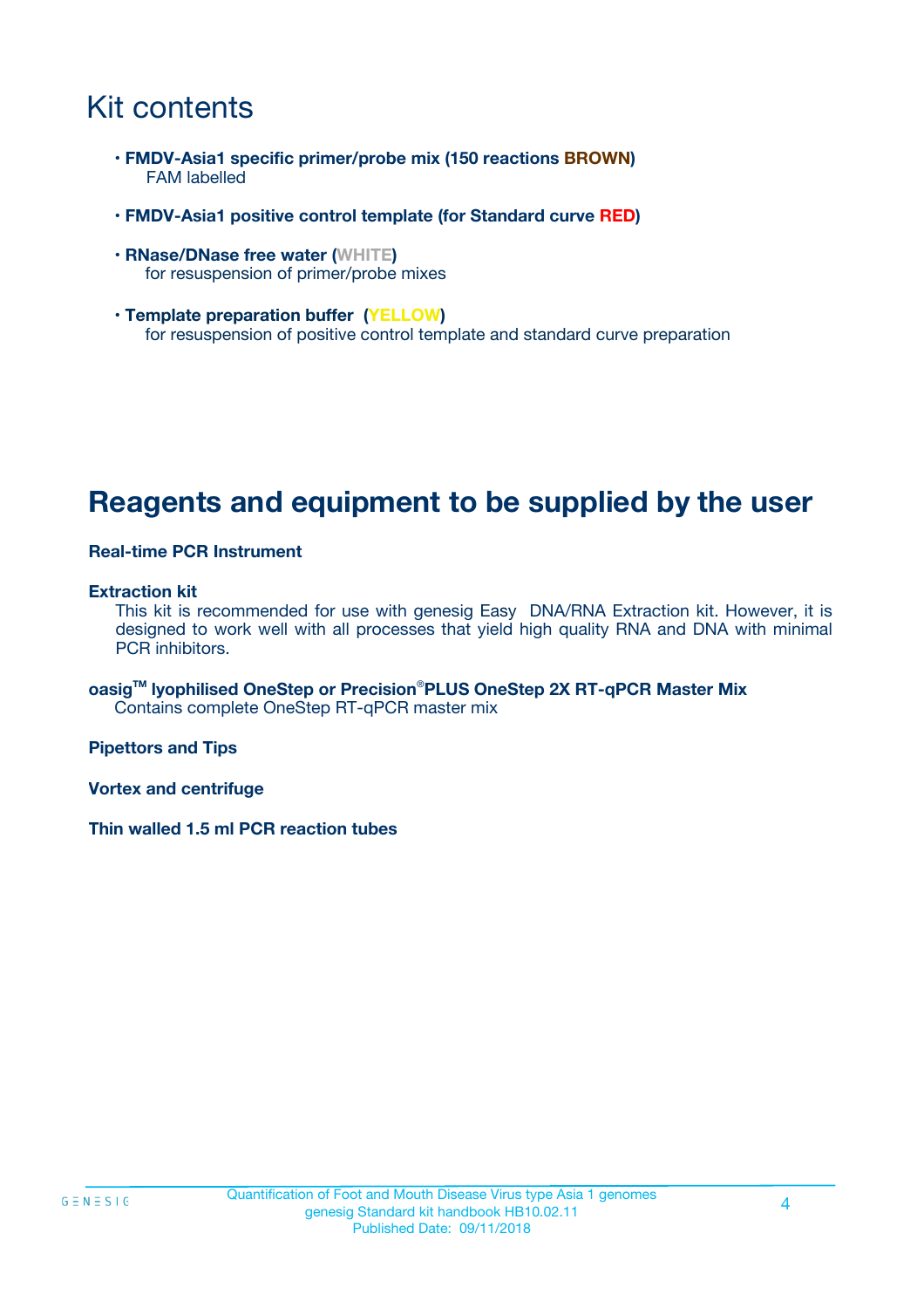### Kit storage and stability

This kit is stable at room temperature but should be stored at -20ºC on arrival. Once the lyophilised components have been resuspended they should not be exposed to temperatures above -20°C for longer than 30 minutes at a time and unnecessary repeated freeze/thawing should be avoided. The kit is stable for six months from the date of resuspension under these circumstances.

If a standard curve dilution series is prepared this can be stored frozen for an extended period. If you see any degradation in this serial dilution a fresh standard curve can be prepared from the positive control.

Primerdesign does not recommend using the kit after the expiry date stated on the pack.

### Suitable sample material

All kinds of sample material suited for PCR amplification can be used. Please ensure the samples are suitable in terms of purity, concentration, and RNA/DNA integrity. Always run at least one negative control with the samples. To prepare a negative-control, replace the template RNA sample with RNase/DNase free water.

### Dynamic range of test

Under optimal PCR conditions genesig FMDV-Asia1 detection kits have very high priming efficiencies of >95% and can detect less than 100 copies of target template.

### Notices and disclaimers

This product is developed, designed and sold for research purposes only. It is not intended for human diagnostic or drug purposes or to be administered to humans unless clearly expressed for that purpose by the Food and Drug Administration in the USA or the appropriate regulatory authorities in the country of use. During the warranty period Primerdesign genesig detection kits allow precise and reproducible data recovery combined with excellent sensitivity. For data obtained by violation to the general GLP guidelines and the manufacturer's recommendations the right to claim under guarantee is expired. PCR is a proprietary technology covered by several US and foreign patents. These patents are owned by Roche Molecular Systems Inc. and have been sub-licensed by PE Corporation in certain fields. Depending on your specific application you may need a license from Roche or PE to practice PCR. Additional information on purchasing licenses to practice the PCR process may be obtained by contacting the Director of Licensing at Roche Molecular Systems, 1145 Atlantic Avenue, Alameda, CA 94501 or Applied Biosystems business group of the Applera Corporation, 850 Lincoln Centre Drive, Foster City, CA 94404. In addition, the 5' nuclease assay and other homogeneous amplification methods used in connection with the PCR process may be covered by U.S. Patents 5,210,015 and 5,487,972, owned by Roche Molecular Systems, Inc, and by U.S. Patent 5,538,848, owned by The Perkin-Elmer Corporation.

### Trademarks

Primerdesign™ is a trademark of Primerdesign Ltd.

genesig $^\circledR$  is a registered trademark of Primerdesign Ltd.

The PCR process is covered by US Patents 4,683,195, and 4,683,202 and foreign equivalents owned by Hoffmann-La Roche AG. BI, ABI PRISM® GeneAmp® and MicroAmp® are registered trademarks of the Applera Genomics (Applied Biosystems Corporation). BIOMEK® is a registered trademark of Beckman Instruments, Inc.; iCycler™ is a registered trademark of Bio-Rad Laboratories, Rotor-Gene is a trademark of Corbett Research. LightCycler™ is a registered trademark of the Idaho Technology Inc. GeneAmp®, TaqMan® and AmpliTaqGold® are registered trademarks of Roche Molecular Systems, Inc., The purchase of the Primerdesign™ reagents cannot be construed as an authorization or implicit license to practice PCR under any patents held by Hoffmann-LaRoche Inc.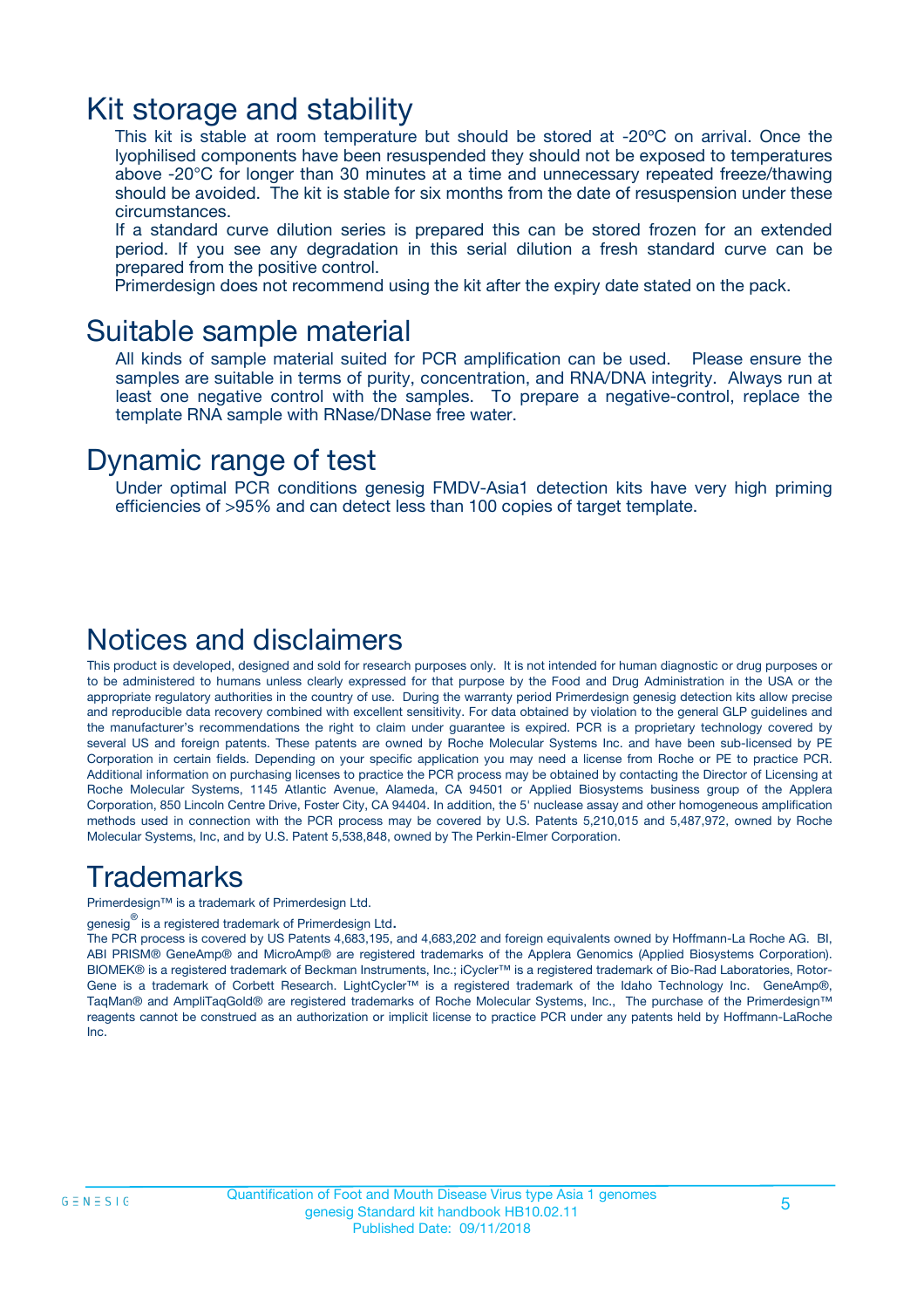### Principles of the test

#### **Real-time PCR**

A FMDV-Asia1 specific primer and probe mix is provided and this can be detected through the FAM channel.

The primer and probe mix provided exploits the so-called TaqMan® principle. During PCR amplification, forward and reverse primers hybridize to the FMDV-Asia1 cDNA. A fluorogenic probe is included in the same reaction mixture which consists of a DNA probe labeled with a 5`-dye and a 3`-quencher. During PCR amplification, the probe is cleaved and the reporter dye and quencher are separated. The resulting increase in fluorescence can be detected on a range of qPCR platforms.

#### **Positive control**

For copy number determination and as a positive control for the PCR set up, the kit contains a positive control template. This can be used to generate a standard curve of FMDV-Asia1 copy number / Cq value. Alternatively the positive control can be used at a single dilution where full quantitative analysis of the samples is not required. Each time the kit is used, at least one positive control reaction must be included in the run. A positive result indicates that the primers and probes for detecting the target FMDV-Asia1 gene worked properly in that particular experimental scenario. If a negative result is obtained the test results are invalid and must be repeated. Care should be taken to ensure that the positive control does not contaminate any other kit component which would lead to false-positive results. This can be achieved by handling this component in a Post PCR environment. Care should also be taken to avoid cross-contamination of other samples when adding the positive control to the run. This can be avoided by sealing all other samples and negative controls before pipetting the positive control into the positive control well.

#### **Negative control**

To validate any positive findings a negative control reaction should be included every time the kit is used. For this reaction the RNase/DNase free water should be used instead of template. A negative result indicates that the reagents have not become contaminated while setting up the run.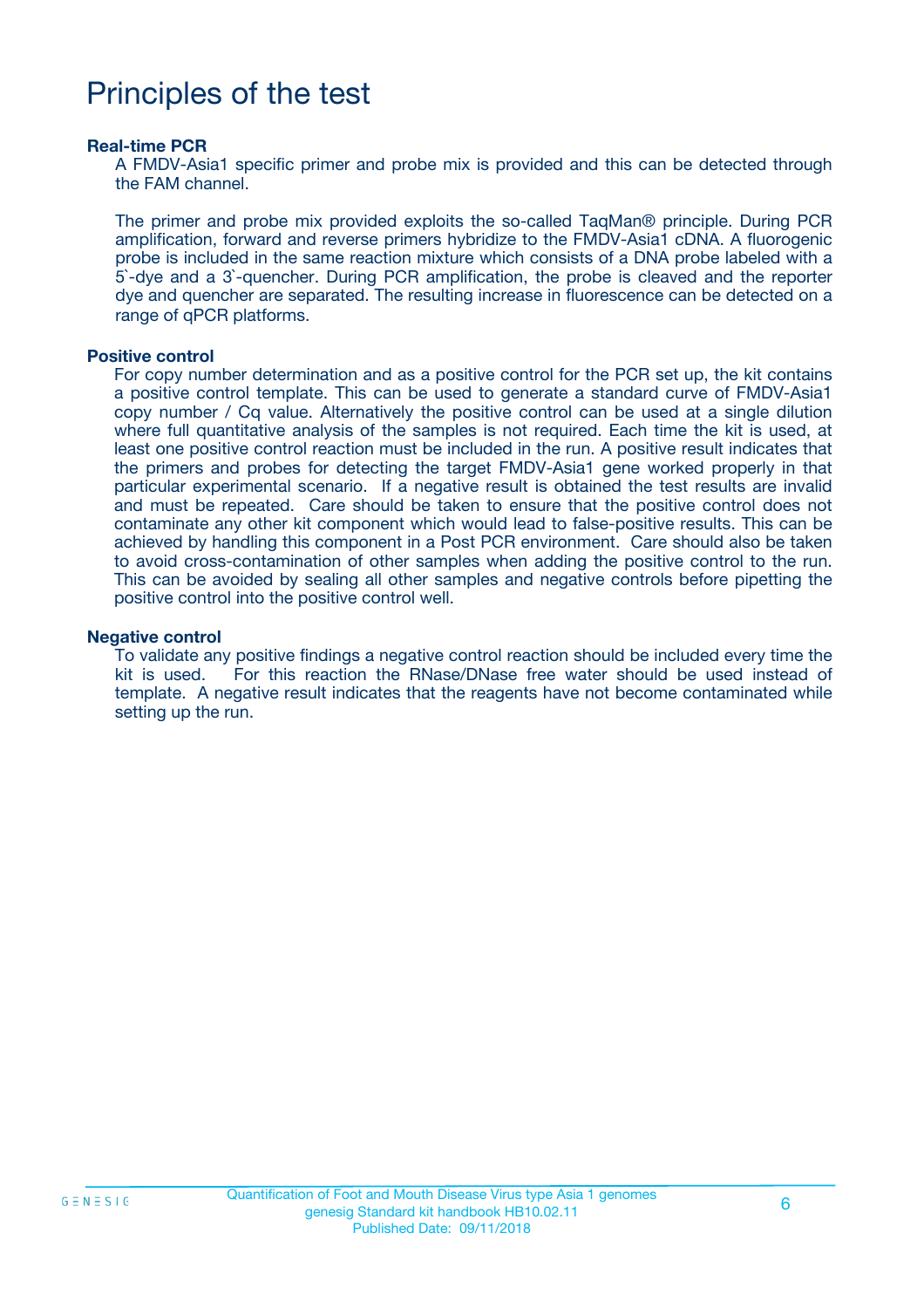### Resuspension protocol

To minimize the risk of contamination with foreign DNA, we recommend that all pipetting be performed in a PCR clean environment. Ideally this would be a designated PCR lab or PCR cabinet. Filter tips are recommended for all pipetting steps.

#### **1. Pulse-spin each tube in a centrifuge before opening.**

This will ensure lyophilised primer and probe mix is in the base of the tube and is not spilt upon opening the tube.

#### **2. Resuspend the kit components in the RNase/DNase free water supplied, according to the table below:**

To ensure complete resuspension, vortex each tube thoroughly.

| Component - resuspend in water      | <b>Volume</b> |
|-------------------------------------|---------------|
| <b>Pre-PCR pack</b>                 |               |
| FMDV-Asia1 primer/probe mix (BROWN) | $165$ µ       |

#### **3. Resuspend the positive control template in the template preparation buffer supplied, according to the table below:**

To ensure complete resuspension, vortex the tube thoroughly.

| Component - resuspend in template preparation buffer |         |  |
|------------------------------------------------------|---------|--|
| <b>Post-PCR heat-sealed foil</b>                     |         |  |
| <b>FMDV-Asia1 Positive Control Template (RED)</b> *  | .500 ul |  |

\* This component contains high copy number template and is a VERY significant contamination risk. It must be opened and handled in a separate laboratory environment, away from the other components.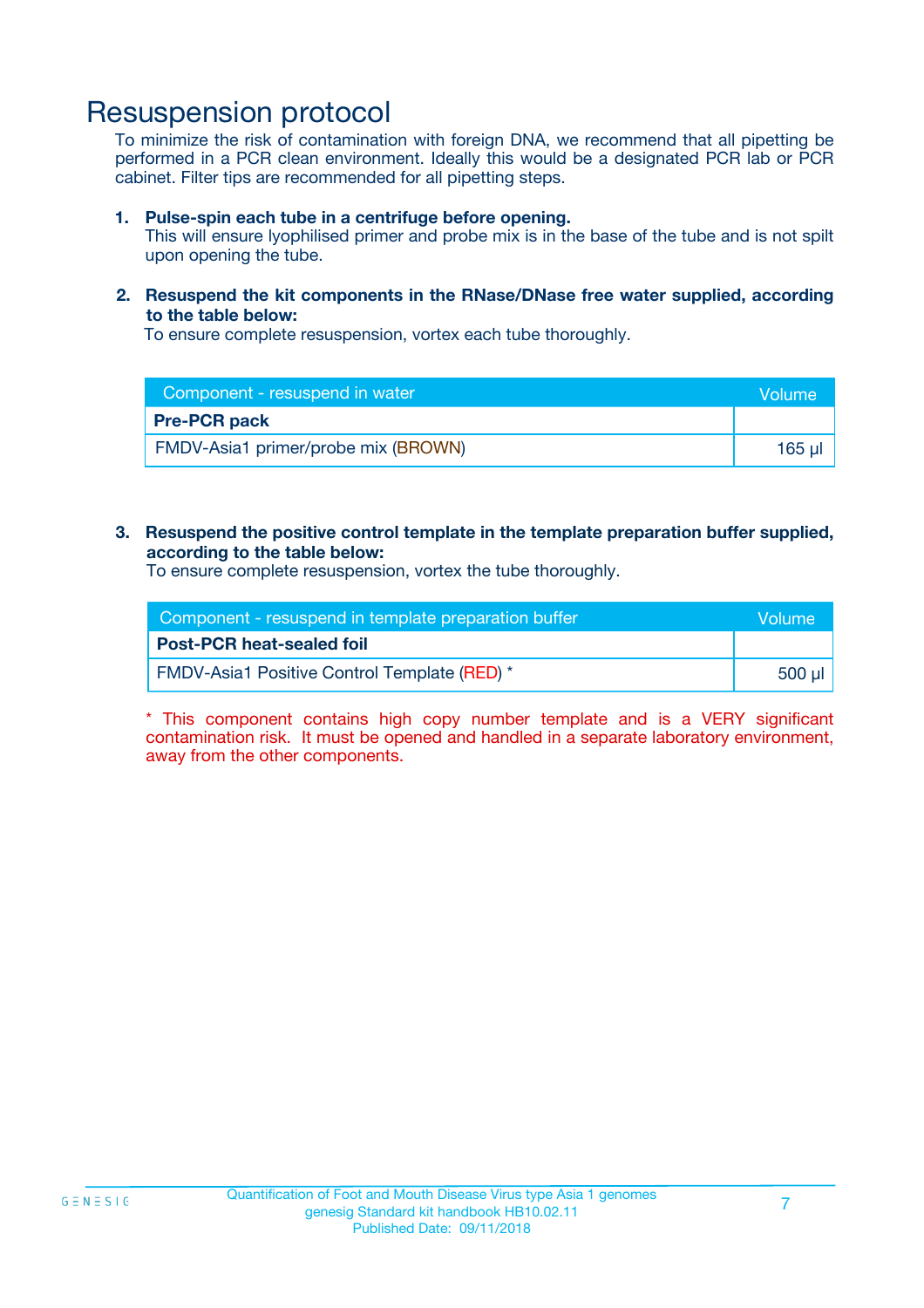### OneStep RT-qPCR detection protocol

A OneStep approach combining the reverse transcription and amplification in a single closed tube is the preferred method. If, however, a two step approach is required see page 10.

#### **For optimum performance and sensitivity.**

All pipetting steps and experimental plate set up should be performed on ice. After the plate is poured proceed immediately to the OneStep amplification protocol. Prolonged incubation of reaction mixes at room temperature can lead to PCR artifacts that reduce the sensitivity of detection.

**1. For each RNA sample prepare a reaction mix according to the table below:** Include sufficient reactions for positive and negative controls.

| Component                                                    | Volume   |
|--------------------------------------------------------------|----------|
| oasig OneStep or PrecisionPLUS OneStep 2X RT-qPCR Master Mix | $10 \mu$ |
| FMDV-Asia1 primer/probe mix (BROWN)                          | 1 µl     |
| <b>RNase/DNase free water (WHITE)</b>                        | 4 µl     |
| <b>Final Volume</b>                                          | $15$ µ   |

- **2. Pipette 15µl of this mix into each well according to your qPCR experimental plate set up.**
- **3. Pipette 5µl of RNA template into each well, according to your experimental plate set up.**

For negative control wells use 5µl of RNase/DNase free water. The final volume in each well is 20ul.

**4. If a standard curve is included for quantitative analysis prepare a reaction mix according to the table below:**

| Component                                                    | Volume          |
|--------------------------------------------------------------|-----------------|
| oasig OneStep or PrecisionPLUS OneStep 2X RT-qPCR Master Mix | 10 <sub>µ</sub> |
| FMDV-Asia1 primer/probe mix (BROWN)                          | 1 µl            |
| <b>RNase/DNase free water (WHITE)</b>                        | $4 \mu$         |
| <b>Final Volume</b>                                          | 15 ul           |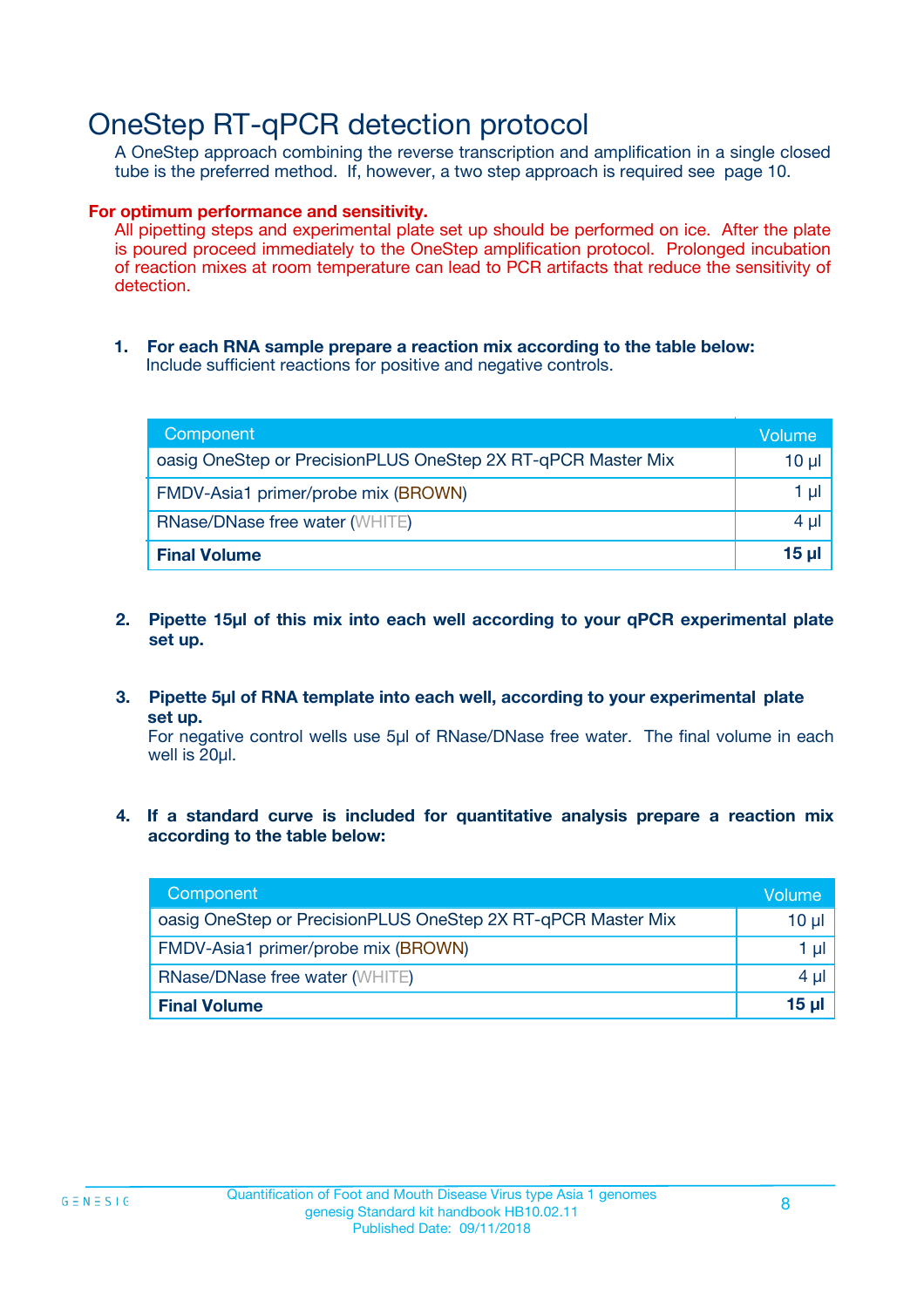#### **5. Preparation of standard curve dilution series**

- 1) Pipette 90µl of template preparation buffer into 5 tubes and label 2-6
- 2) Pipette 10µl of Positive Control Template (RED) into tube 2
- 3) Vortex thoroughly
- 4) Change pipette tip and pipette 10µl from tube 2 into tube 3
- 5) Vortex thoroughly

Repeat steps 4 and 5 to complete the dilution series

| <b>Standard Curve</b>         | <b>Copy Number</b>     |
|-------------------------------|------------------------|
| Tube 1 Positive control (RED) | $2 \times 10^5$ per µl |
| Tube 2                        | $2 \times 10^4$ per µl |
| Tube 3                        | $2 \times 10^3$ per µl |
| Tube 4                        | $2 \times 10^2$ per µl |
| Tube 5                        | 20 per $\mu$           |
| Tube 6                        | 2 per µl               |

**6. Pipette 5µl of standard template into each well for the standard curve according to your plate set up**

The final volume in each well is 20ul.

# OneStep RT-qPCR amplification protocol

Amplification conditions using oasig OneStep or PrecisionPLUS OneStep 2X RT-qPCR Master Mix.

|             | <b>Step</b>                  | <b>Time</b>      | <b>Temp</b>    |
|-------------|------------------------------|------------------|----------------|
|             | <b>Reverse Transcription</b> | $10 \text{ min}$ | 55 °C          |
|             | Enzyme activation            | 2 min            | $95^{\circ}$ C |
| Cycling x50 | Denaturation                 | 10 <sub>s</sub>  | $95^{\circ}$ C |
|             | <b>DATA COLLECTION *</b>     | 60 s             | $60^{\circ}$ C |

\* Fluorogenic data should be collected during this step through the FAM channel